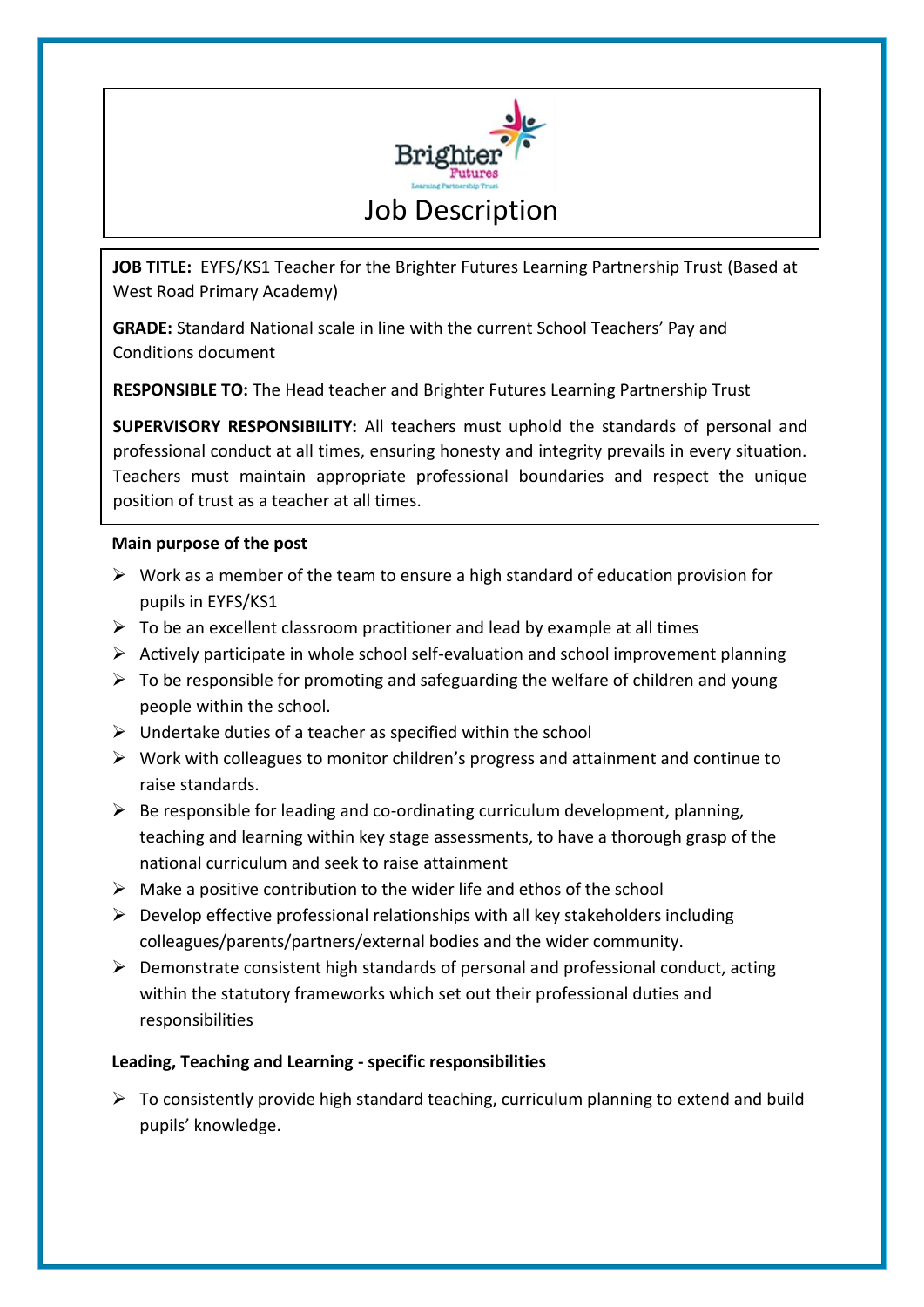- $\triangleright$  Be responsible for the teaching of pupils, developing a stimulating and challenging learning environment which secures effective learning and provides high standards of achievement.
- $\triangleright$  To have excellent subject knowledge and use imaginative teaching strategies that match individual needs and engage pupils in challenging tasks
- $\triangleright$  To assist with the development and enhancement of the classroom practices in all curriculum areas
- $\triangleright$  Ensure that the curriculum is broad and balanced and meets the needs, aptitudes and interest of pupils, promoting successful progression within the key stage
- $\triangleright$  To work with teachers within the key stage to provide high quality learning setting high expectations and establishing a stimulating environment for pupils.
- $\triangleright$  To know and understand how to assess the relevant subject and curriculum areas, including statutory assessment requirements
- $\triangleright$  Manage behaviour effectively to ensure a good and safe learning environment, establish a framework for discipline with a range of strategies.
- $\triangleright$  Demonstrate an ambitious vision for the school and strive for high expectations for every pupil by setting high standards and leading by example in all areas of work.
- $\triangleright$  Ensure that a consistent approach to policies and procedures is adhered to
- $\triangleright$  Work effectively at all times with the governing body, parents, members of staff and other schools as representative of the school.
- $\triangleright$  To focus on improving teaching and learning to pursue excellence for the school.
- $\triangleright$  To effectively manage and deploy support staff, financial and physical resources within the key phase to support the delivery of the curriculum
- $\triangleright$  Ensure that deadlines are met on a timely basis.

## **Safeguarding**

- $\triangleright$  To acknowledge that the Safeguarding of pupils is at the forefront of the School and to continually promote safeguarding on a daily basis
- $\triangleright$  To be continually alert to any behaviour which is a cause for concern
- $\triangleright$  To comply with the school safeguarding policies ensuring that they are used as a live document of everyday life in the school
- $\triangleright$  To report any concerns, rumours, inappropriate behaviour to either the head teacher, any member of SLT or the DSL.
- $\triangleright$  To promote a culture of raising concerns and supporting pupils and colleagues to bring any concerns to the attention of any SLT member in the school.
- $\triangleright$  To champion a culture of safeguarding children in every duty that you undertake, making sure that appropriate policies in school are followed at all times
- $\triangleright$  To understand, uphold and continually champion Fundamental British Values in the school, modelling the behaviours that as a school we value.
- $\triangleright$  To challenge any behaviour that is in contrast to the Fundamental British Values.